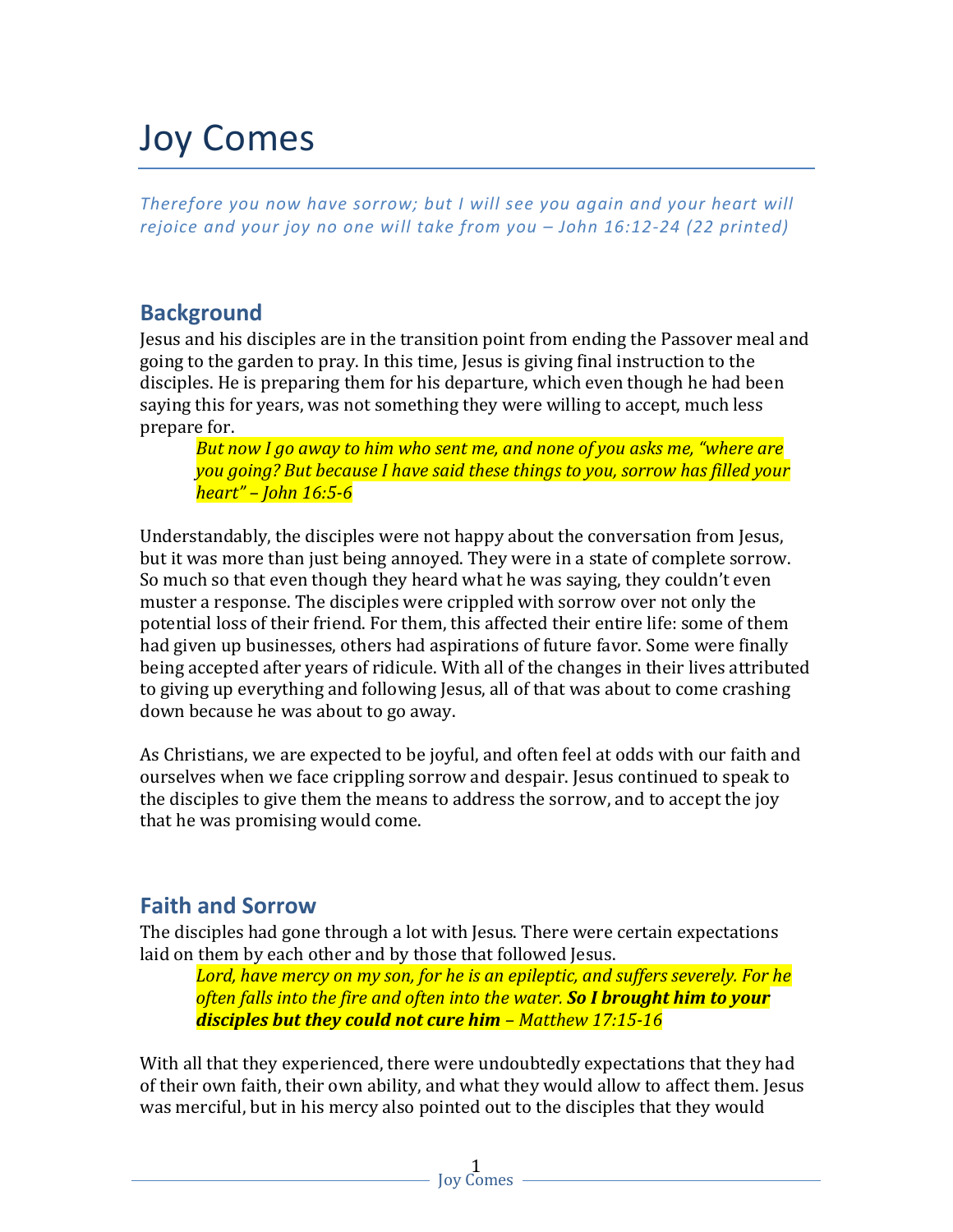experience points of failure, frustration and challenge. In this, he never rebuked them – he encouraged them to know that he would be there to walk through the challenge with them.

For us, there are times when faith and sorrow will actually go together, and our sorrow is not a lack of faith.

*Therefore we also, since we are surrounded by so great a cloud of witnesses, let us lay aside every weight, and the sin which so easily ensnares us, and let us run with endurance the race that is set before us. Looking unto Jesus, the author and finisher of our faith, who for the joy that was set before him endured the cross, despising the shame, and has sat down at the right hand of the throne of God – Hebrews 12:1-2*

Jesus as our example did not lose faith because he experienced sorrow, frustration, despising or shame. In this example, he shows us the key to maintain faith through those tough times: *the joy that was coming*

### **Who Do You Turn To?**

Jesus continued to speak to his disciples about what was going to happen. He promised that the spirit of truth would come, that he would convict the world, and would show them everything that the Father had given to Jesus. When he reiterated that he was going to the Father, the disciples turned **to each other** to ask what it could possibly mean.

*Now Jesus knew that they desired to ask him, and he said to them, "Are you inquiring among yourselves about what I said…?" – John 16:19a*

Many times in our sorrow or distress, even when we may receive direct information from the Lord, we turn to other people or other things for validation. The problem with this is that we will never get the answer, validation or release we need. Furthermore we do not get the joy that can come because of the action of the Lord.

Jesus continued to be gracious to the disciples and engaged them in their questions even though they were too sorrowful, too fearful, or too distressed to ask.

*My brethren, count it all joy when you fall into various trials, knowing that the testing of your faith produces patience. But let patience have its perfect work, that you may be perfect and complete lacking nothing. If any of you lacks wisdom, let him ask God, who gives to all liberally and without reproach and it will be given to him. – James 1:2-5*

In times of trial or distress, we are invited to turn to God, knowing that he will provide what is needed to be able to deal with the trial itself. Jesus was teaching the disciples that even in those times when they couldn't understand or couldn't face the prospect of what was coming, he would be there to anticipate their needs and

> 2 Joy Comes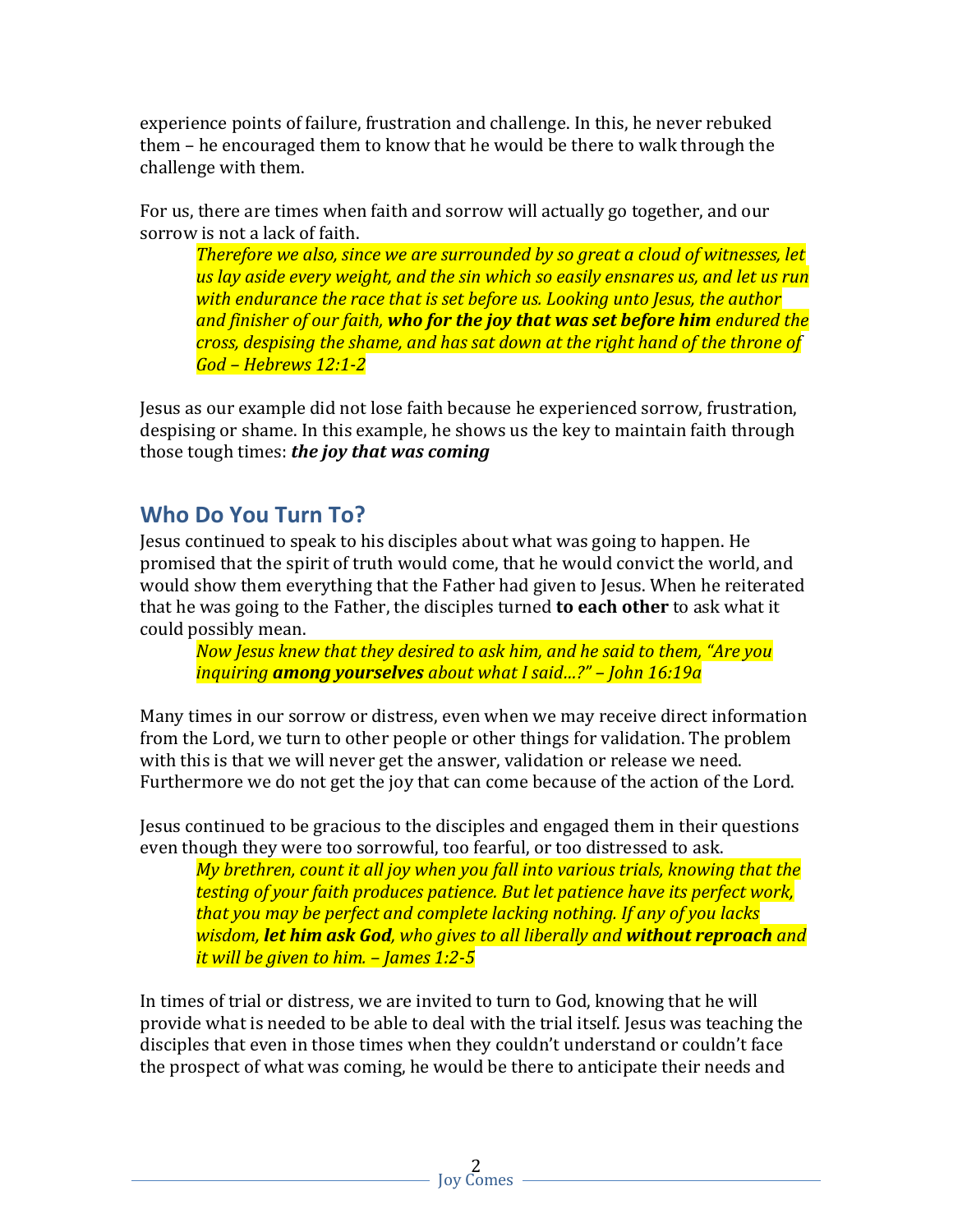provide what is needed without judgment. **Faith is not having no questions, it is knowing who to go to with your questions**.

#### **The Dark Night of the Soul**

What happens when the sorrow becomes too great for us? When, as Charles Colson says, "God seems distant"?

*I walked around at night asking God why He would allow this. Alone, shaken, fearful, I longed for the closeness with God I had experienced even in the darkest days of prison – Charles Colson, "My Soul's Dark Night"*

Charles was at a place of ultimate darkness - a place where even the darkest days in prison were more desirable. Trying to find joy in those times seems impossible. In reality, we will settle for just an explanation – something to justify the pain and bitterness.

*My soul loathes my life. I will give free course to my complaint; I will speak in the bitterness of my soul. I will say to God, "Do not condemn me. Show me why you contend with me." – Job 10:1-2*

Isaiah also describes people's path toward this crippling state of distress:

*And when they say to you, "seek those who are mediums and wizards, who whisper and mutter. " Should not a people seek their God? Should they seek the dead on behalf of the living? To the law and to the testimony! If they do not speak according to this word, it is because there is no light in them. They will pass through it hard-pressed and hungry. And it shall happen, when they are hungry, that they will be enraged and curse their king and their God and look upward. Then they will look to the earth, and see trouble and darkness, gloom of anguish; and they will be driven to darkness. – Isaiah 8:19-22*

These people are looking for answers – answers to their distress, to their darkness, but they cannot find it. Finally after looking to themselves and to others, they look up, but only to lash out at God. It might have felt good to get it off their chest, but when they looked back down they were still in the place of darkness. They looked up, down and out, but *never looked forward*. They could not see what was coming.

#### **Joy on the Horizon**

*Nevertheless…*

The power of that word cannot be underestimated. God was about to bring the answer they needed, and give us promise and hope for joy in our lives.

*Nevertheless the gloom will not be upon her who is distressed, as when He first lightly esteemed the land of Zebulun and the land of Naphtali, and afterward more heavily oppressed her by the way of the sea, beyond the Jordan, in Galilee*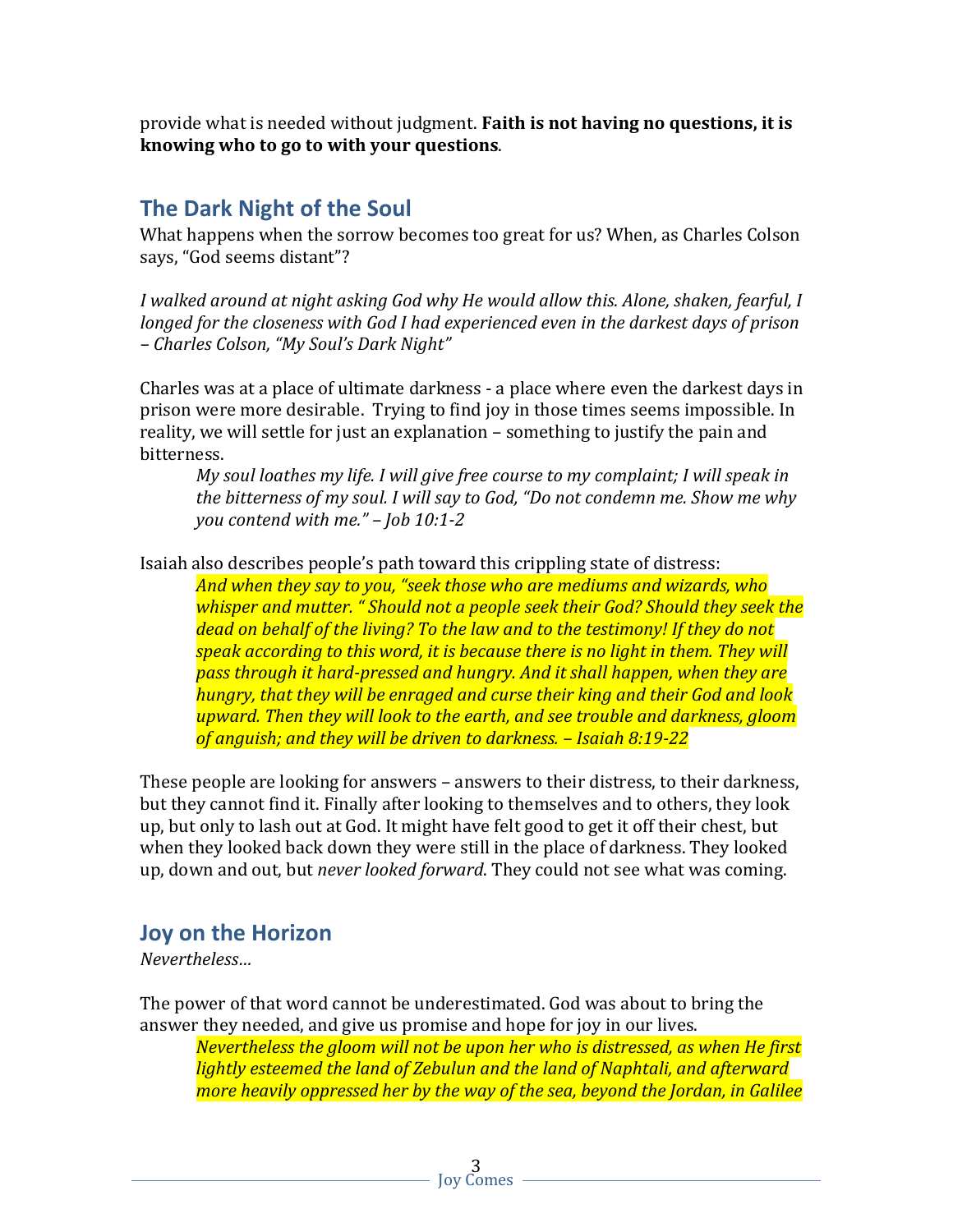*of the Gentiles. The people who walked in darkness have seen a great light. Those that dwelt in the land of the shadow of death, upon them a light has shined. You have multiplied the nation and increased its joy. They rejoice before you according to the joy of harvest, as men rejoice when they divide the spoil. – Isaiah 9:1-3*

Normally we would expect judgment for those that would spout curses to God, but God didn't respond in that way. He responded with grace, hope and joy. For those that had no light – no dawn, God provided light – a means to look *forward*.

*Most assuredly I say to you that you will weep and lament but the world will rejoice. And you will be sorrowful but your sorrow will be turned to joy. A woman when she is in labor has sorrow because her hour has come. But as soon as she has given birth to the child she no longer remembers the anguish, for joy that a human being has been born into the world. Therefore you now have sorrow, but I will see you again and your heart will rejoice and your joy no one will take from you. – John 16:20-22*

Jesus acknowledged their sorrow as very real, but gave them the means to look forward to see **what was coming**. Joy was not just some arbitrary or empty emotion to be conjured up at will – joy was attached to **who Jesus was, and to what he would do in their lives**. Isaiah wrote of people who would rejoice as they do over harvest, and that joy was also not without reason:

*For unto us a child is born. Unto us a son is given. And the government will be upon his shoulder. And his name will be called Wonderful, Counselor, Mighty God, Everlasting Father, Prince of Peace. – Isaiah 9:6*

Jesus is the source and reason for joy. Not just because of who he is. Joy doesn't come just because there is a baby born. Joy comes because of who the baby is for us. Jesus telling the disciples "*I will see you again"* is a promise that goes back to all of the other promises he made. It is a pledge that what he started he will finish. It is the embodiment of what is said of him in Hebrews, that he is the *author and finisher of our faith*. People rejoiced over harvest because there was not always a guarantee that a harvest would come. When it did, it was both the culmination of hard work, faith, sweat, worry and even some tears, and the beginning of the next phase of the farmer's life. Harvest meant caring for family now, and the ability to plant for future harvests. Jesus declaring that he would see them again was a promise that not only would they be happy to see him, but that they would begin a new life again with Him.

The woman in labor hates the pain, but *looks forward* to the baby being born. The farmer agonizes over the process, but looks forward to the harvest. Jesus hated the cross, but looked forward to the joy that would come. In all of these, we can take heart that *joy is coming*.